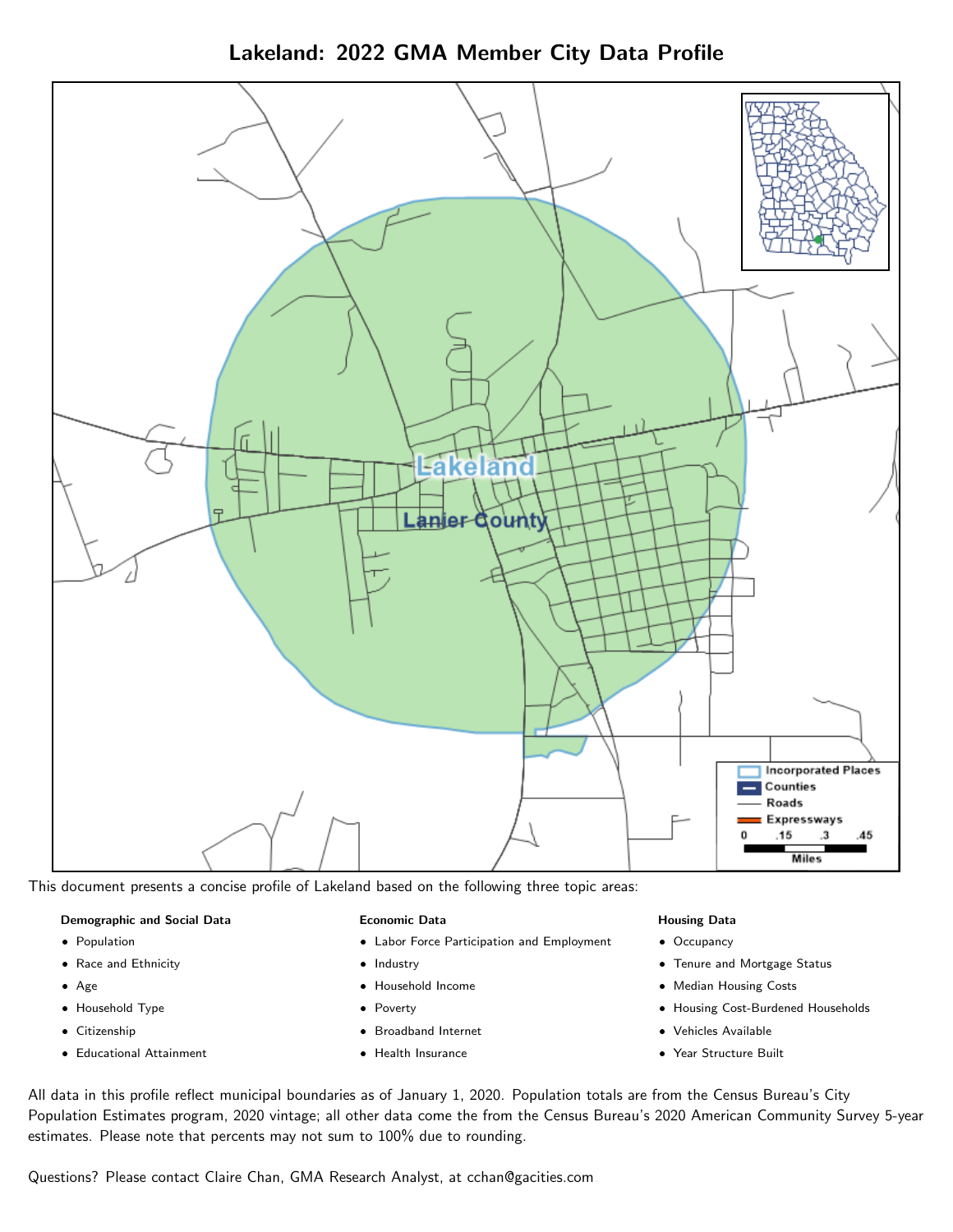# Lakeland: Demographic and Social



0% 2% 4% 6% 8% 10% Male **Female** 10% 8% 6% 4% 2% 85 and over 80-84 75-79 70-74 65-69 60-64 55-59 50-54 45-49 40-44 35-39 30-34 25-29 20-24 15-19  $10-14$ 5-9 Under 5

## **Citizenship**

Age

|  | <b>Native Born</b><br>100% |  |
|--|----------------------------|--|
|  |                            |  |

Race and Ethnicity



Source: U.S. Census Bureau, City Population Estimates, 2020 vintage Source: American Community Survey, 2020 5-year estimates, table B03002

## Household Type



Source: American Community Survey, 2020 5-year estimates, table B01001 Source: American Community Survey, 2020 5-year estimates, table B11001

#### Educational Attainment



Source: American Community Survey, 2020 5-year estimates, table B05002 Source: American Community Survey, 2020 5-year estimates, table B15002

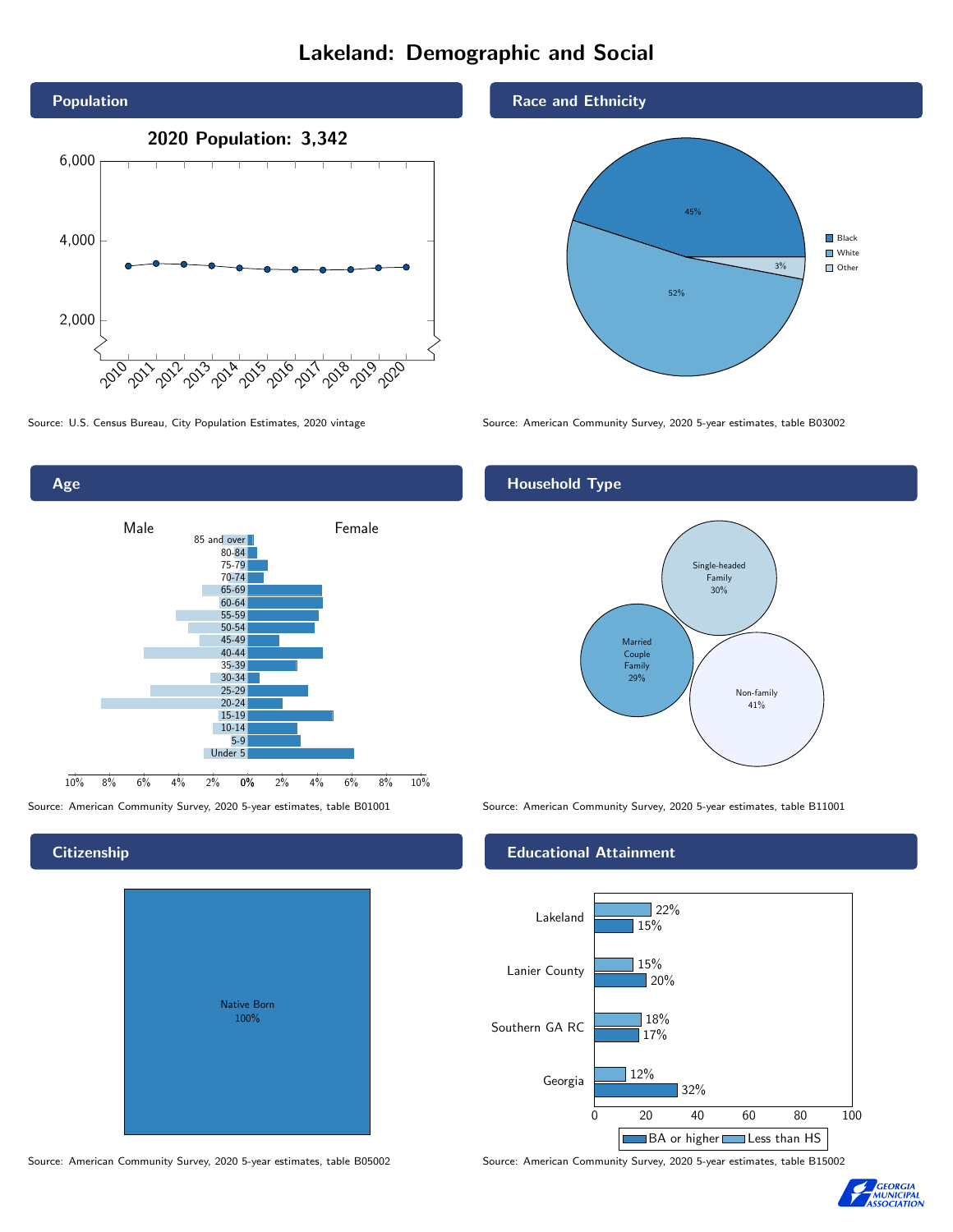# Lakeland: Economic



Source: American Community Survey, 2020 5-year estimates, table B23001 Note: Unemployment rate is based upon the civilian labor force.

#### Industry

| Agriculture, forestry, fishing and hunting, and mining      |  |  |  |
|-------------------------------------------------------------|--|--|--|
| Construction                                                |  |  |  |
| Manufacturing                                               |  |  |  |
| <b>Wholesale Trade</b>                                      |  |  |  |
| Retail Trade                                                |  |  |  |
| Transportation and warehousing, and utilities               |  |  |  |
| Information                                                 |  |  |  |
| Finance and insurance, real estate, rental, leasing         |  |  |  |
| Professional, scientific, mgt, administrative, waste mgt    |  |  |  |
| Educational services, and health care and social assistance |  |  |  |
| Arts, entertainment, recreation, accommodation, food        |  |  |  |
| service                                                     |  |  |  |
| Other services, except public administration                |  |  |  |
| Public administration                                       |  |  |  |

Source: American Community Survey, 2020 5-year estimates, table C24030



Source: American Community Survey, 2020 5-year estimates, tables B19013 and B19025 Source: American Community Survey, 2020 5-year estimates, table B17010



Source: American Community Survey, 2020 5-year estimates, table B28002 Source: American Community Survey, 2020 5-year estimates, table B18135

Poverty



## **Health Insurance**